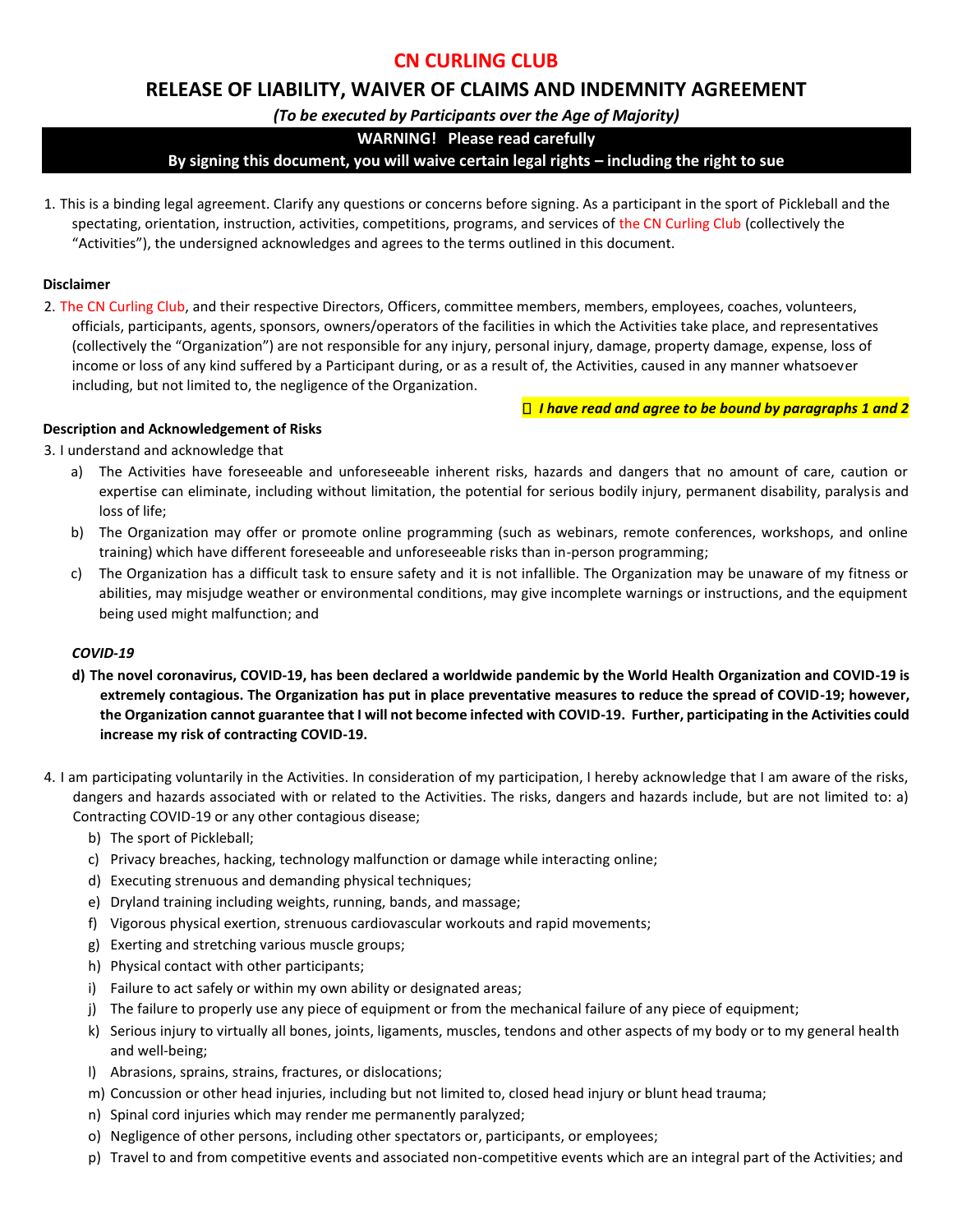q) Negligence on the part of the Organization, including failure by the Organization to take reasonable steps to safeguard or protect me from the risks, dangers and hazards associated with my participation in the Activities.

*I have read and agree to be bound by paragraphs 3-4*

#### **Terms**

5. In consideration of the Organization allowing me to participate in the Activities, I agree:

- a) That when I practice or train in my own space, I am responsible for my surroundings and the location and equipment that I select;
- b) That my mental and physical condition is appropriate to participate in the Activities and I assume all risks related to my mental and physical condition;
- c) To comply with the rules and regulations for participation in the Activities;
- d) To comply with the rules of the facility or equipment;
- e) That if I observe an unusual significant hazard or risk, I will remove myself from participation and bring my observations to a representative of the Organization immediately;
- f) The risks associated with the Activities are increased when I am impaired and I will not to participate if impaired in any way;
- g) That it is my sole responsibility to assess whether any Activities are too difficult for me. By commencing an Activity, I

acknowledge and accept the suitability and conditions of the Activity;

- h) **That COVID-19 is contagious in nature and I may be exposed to, or infected by, COVID-19 and such exposure may result in personal injury, illness, permanent disability, or death**; and
- i) That I am responsible for my choice of safety or protective equipment and the secure fitting of that equipment.

#### **Release of Liability and Disclaimer**

6. In consideration of the Organization allowing me to participate, I agree:

- a) That the sole responsibility for my safety remains with me;
- b) To ASSUME all risks arising out of, associated with or related to my participation;
- c) That I am not relying on any oral or written statements made by the Organization or its agents, whether in a brochure or advertisement or in individual conversations, to agree to participate in the Activities;
- d) To WAIVE any and all claims that I may have now or in the future against the Organization;
- e) To freely ACCEPT AND FULLY ASSUME all such risks and possibility of personal injury, death, property damage, expense and related loss, including loss of income, resulting from my participation in the Activities;
- f) To FOREVER RELEASE AND INDEMNIFY the Organization from any and all liability for any and all claims, demands, actions, damages (including direct, indirect, special and/or consequential), losses, actions, judgments, and costs (including legal fees) (collectively, the "Claims") which I have or may have in the future, that might arise out of, result from, or relate to my participation in the Activities, even though such Claims may have been caused by any manner whatsoever, including but not limited to, the negligence, gross negligence, negligent rescue, omissions, carelessness, breach of contract and/or breach of any statutory duty of care of the Organization;
- g) **To FOREVER RELEASE AND INDEMNIFY the Organization from any action related to my becoming exposed to or infected by COVID-19 as a result of, or from, any action, omission or negligence of myself or others, including but not limited to the Organization**;
- h) That the Organization is not responsible or liable for any damage to my vehicle, property, or equipment that may occur as a result of the Activities;
- i) That negligence includes failure on the part of the Organization to take reasonable steps to safeguard or protect me from the risks, dangers and hazards associated with the Activities; and
- j) This release, waiver and indemnity is intended to be as broad and inclusive as is permitted by law of the Province of Saskatchewan and if any portion thereof is held invalid, the balance shall, notwithstanding, continue in full legal force and effect.

#### **Jurisdiction**

7. I agree that in the event that I file a lawsuit against the Organization, I will do so solely in the Province of Saskatchewan and further agree that the substantive law of the Province of Saskatchewan will apply without regard to conflict of law rules.